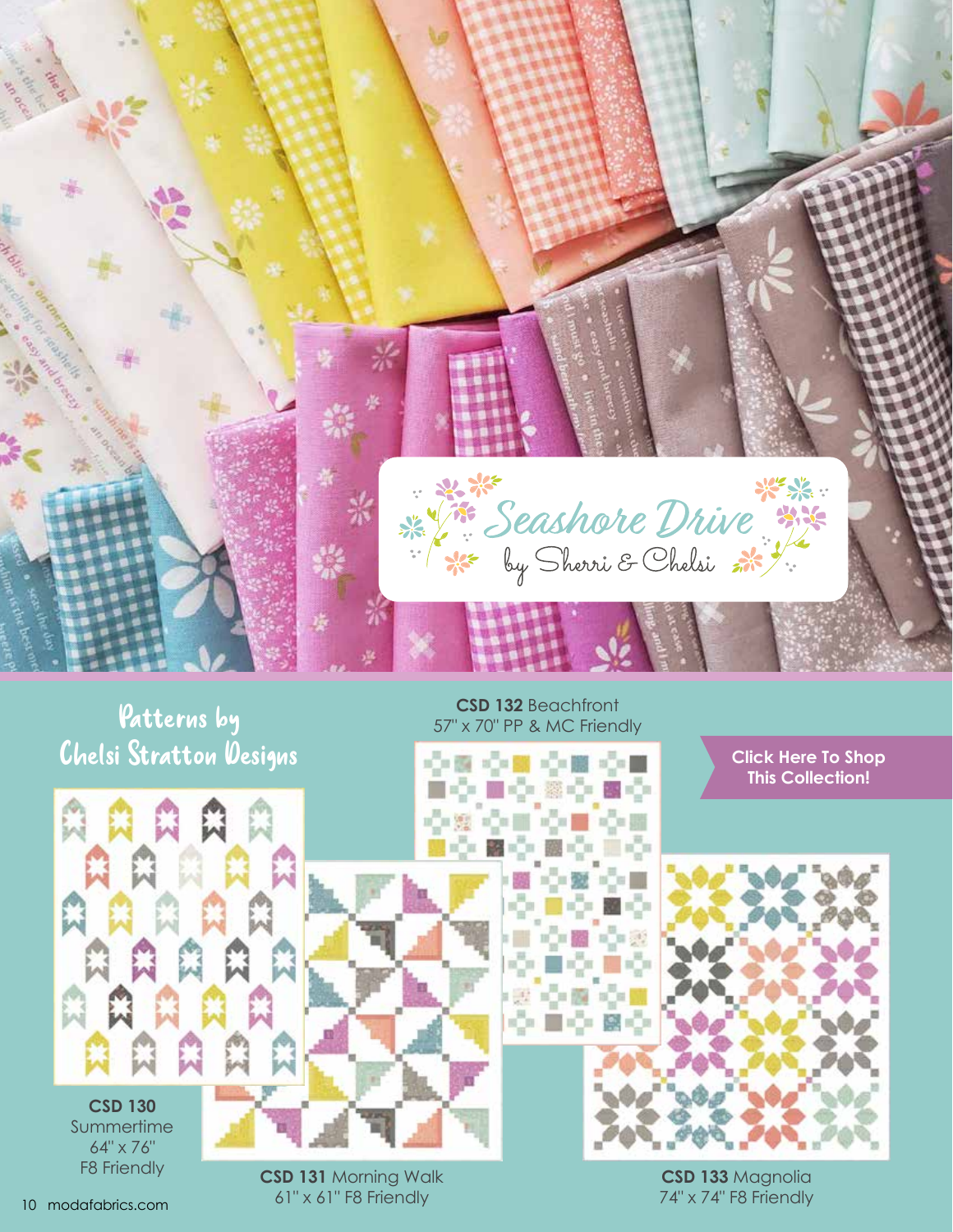

### **JANUARY DELIVERY** da

Summers along Seashore Drive meant spending time together as a family. The crashing waves and cool breezes on sunny days were accompanied by walks along the shore to search for seashells, pistachio-flavored ice cream at the shoppe by the pier, and evenings watching the tide roll in. Strolls along Seashore Drive were met with friendly faces, hanging flowers and plants from balconies, and the crisp smell of salty air.

Seashore Drive is a reminder of those summer days in Newport where countless memories were made. Beautiful coral, orchid, aqua, blue, citrine, grey, and charcoal create a palette of the stunning hues found all around us during our time there. The Seashore Drive whimsical florals and prints remind us of flower gardens and color-filled window boxes while the delightful text print describes some of our favorite feelings from ocean-inspired living. We're excited to share this lovely collection with you and see the beautiful projects and quilts you create with it!

#### **QLD 213** Summer Fun BOM 57" x 72" F8 Friendly

#### **QLD 146** Dreamin' 73" x 89" JR Friendly

### Patterns by Quilting Life Designs



**QLD 211** Al Fresco 65" x 65" F8 Friendly

#### **QLD 212** Sand Castles 64" x 64" F8 Friendly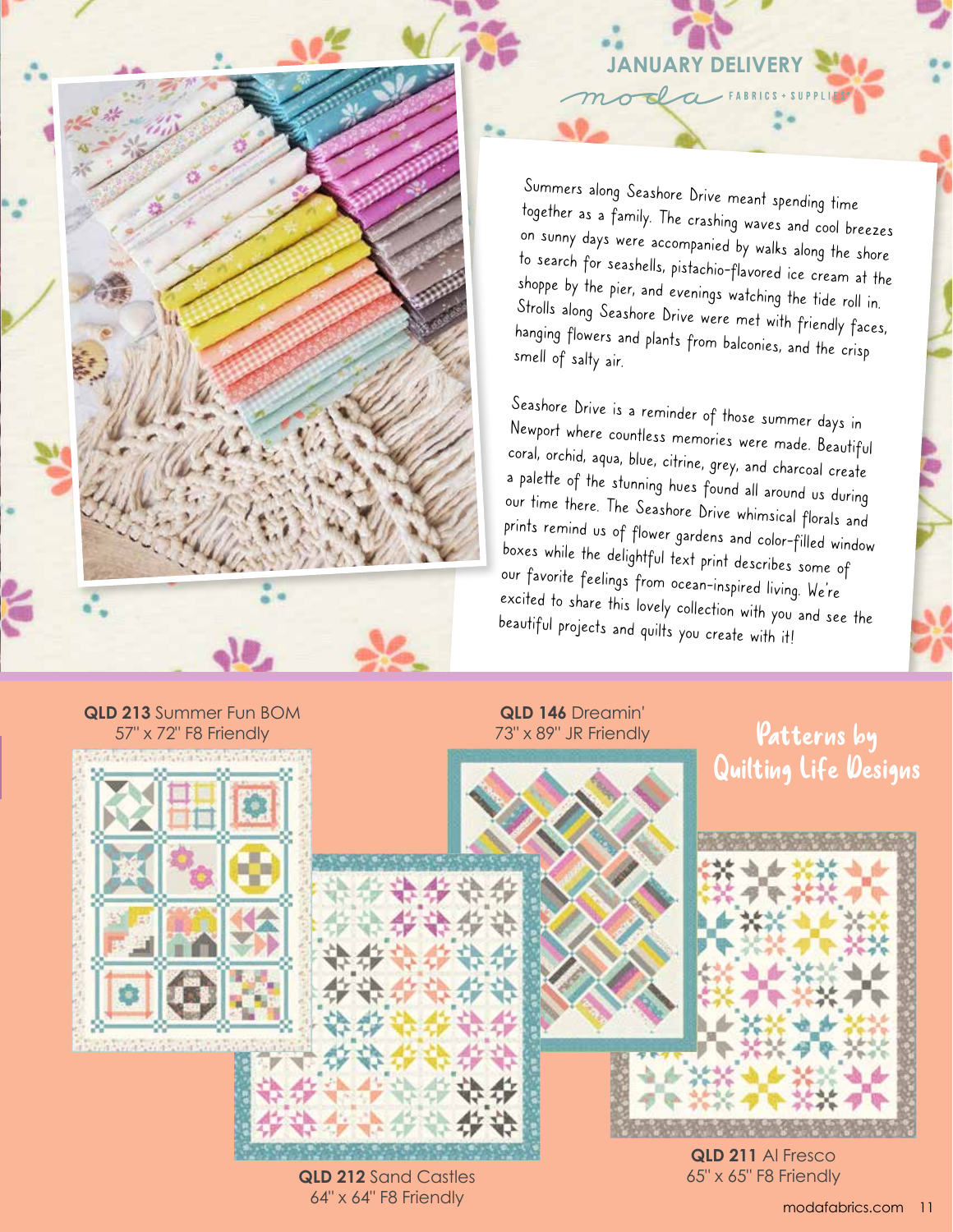# Seashore Drive by Sherri & Chelsi



**CITRINE 9900 211**